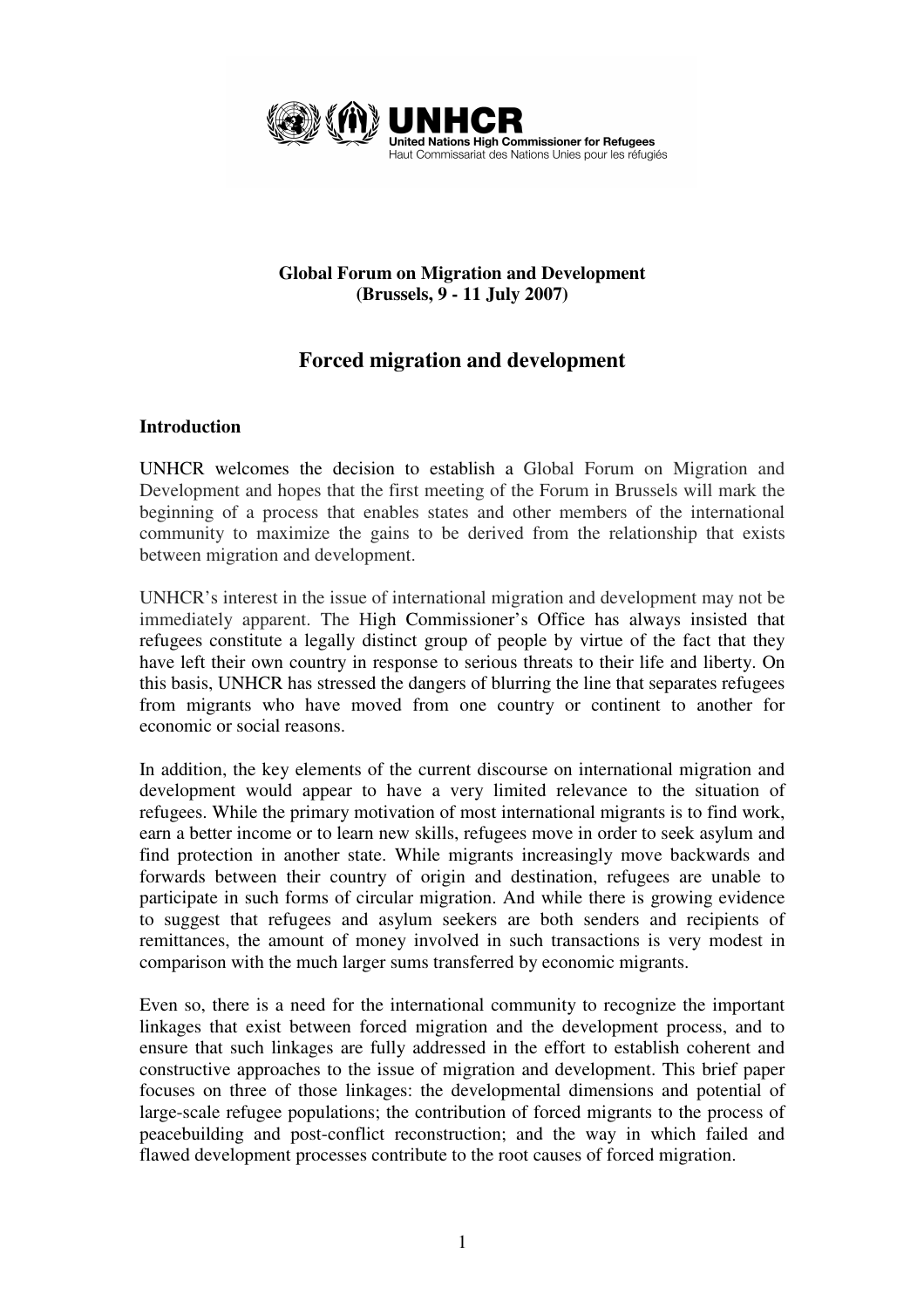## **Refugees and development**

Refugees constitute a significant proportion of the people who live outside their country of origin: some 14.1 million in total, including those of concern to UNHCR and UNRWA added together. More significantly, the majority of those people are hosted by African, Asian and Middle Eastern countries that are currently experiencing a variety of important development challenges and constraints. The international community would be doing a serious disservice to refugee-hosting countries, and would be missing an important opportunity, if its approach to migration and development were to ignore the presence and impact of refugees in these parts of the world.

UNHCR recognizes that refugee populations, especially when they are large in size and concentrated in specific locations, can have negative consequences for the development of host countries and communities. Refugee influxes and refugee assistance programmes can, for example, damage the environment, place a strain on local infrastructure, deprive government bodies of skilled personnel and disrupt ongoing development activities. At the same time, UNHCR believes that if such influxes are addressed in an appropriate manner, refugees (and the international assistance which their presence often attracts) can contribute to the process of local and national development.

First, the international community must make development aid available to refugeepopulated areas – assistance that is *additional* to the development aid that the countries in question would normally receive.

Second, multilateral organizations and NGOs specializing in humanitarian relief and longer-term development must be prepared to work more effectively together than has been the case in the past, so as to bridge the longstanding gap between these activities.

Third, UNHCR encourages host countries to ensure that refugee-populated areas are properly incorporated into the development planning process, and to establish an environment which supports the efforts of refugees to establish their own livelihoods. Experience has shown that when refugees are confined to camps for years on end, when they are kept in isolated and insecure areas, when they are excluded from the labour market and have no access to banking or credit facilities, they are unlikely to become productive, self-reliant and contribute to the development of the local economy.

#### **Returnees and the peace-building process**

UNHCR considers that a coherent and constructive approach to the issue of migration and development must give due recognition to the role that forced migrants have to play in the process of peace-building and reconstruction in conflict-affected states.

In recent years, a number of longstanding armed conflicts have either come to an end or have diminished significantly in intensity, enabling millions of refugees, asylum seekers and internally displaced persons to return to their own countries and communities. Such situations represent both a developmental opportunity and a developmental risk.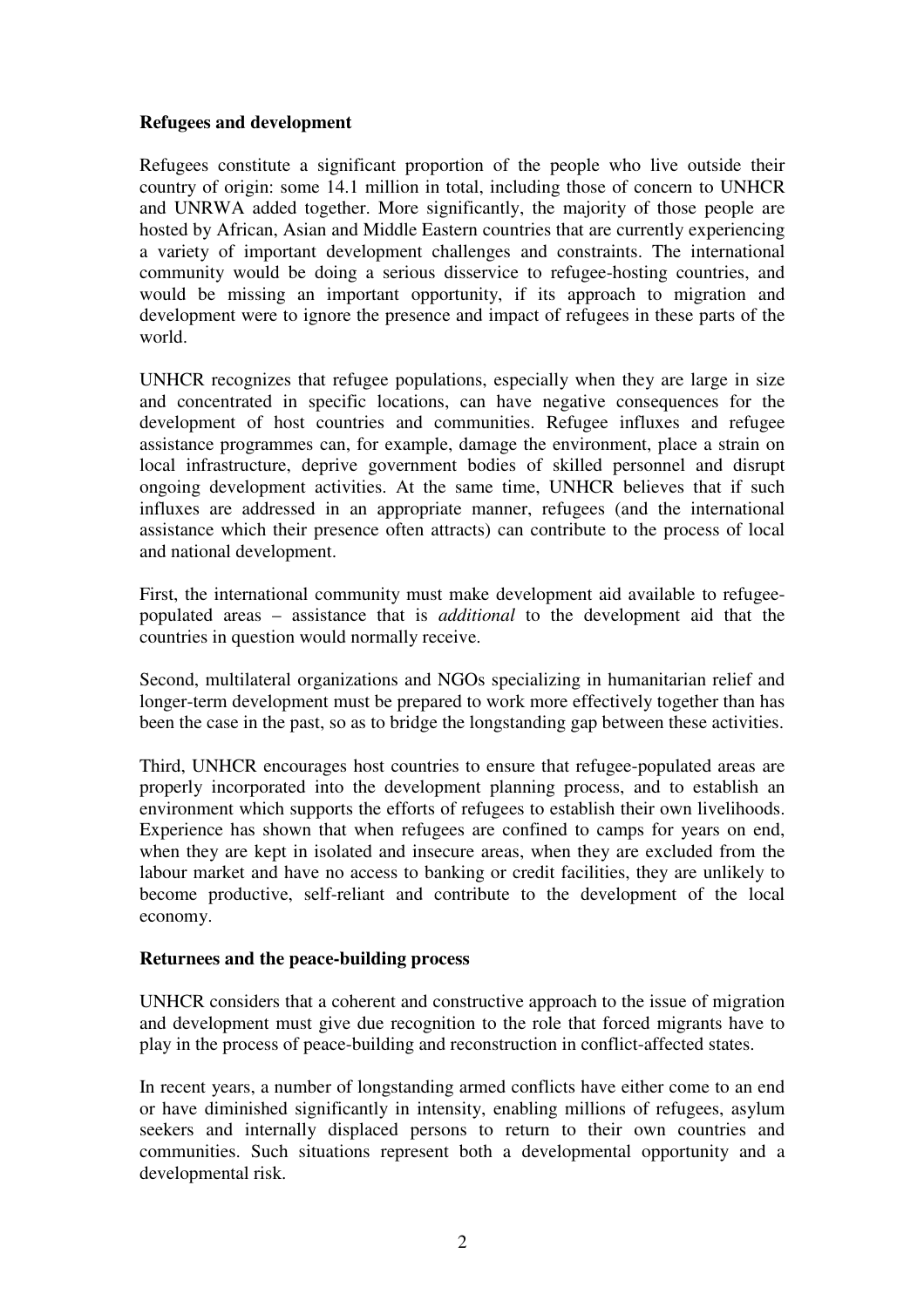Large-scale repatriation movements provide national and international actors with an important opportunity to promote the establishment of new livelihoods opportunities, to reconstruct infrastructure that has been shattered by armed conflict, to initiate a process of reconciliation between groups of citizens who were formerly at war, and to underpin the transition from anarchy or autocracy to democratic forms of government.

But when large numbers of refugees and other displaced people go back to their place of origin in a short space of time, there is also a risk that they will return to a situation where they find it impossible to establish an income, where they are deprived of adequate shelter, where they do not have access to clean water, and where groups of people who were previously involved in violent conflicts are obliged to compete against each other for scarce services, such as health and education. In such circumstances, there is a very real threat of renewed social unrest and political instability, prompting another round in the cycle of violence and population displacement. Indeed, the United Nations Secretary-General has noted that over 50 per cent of all countries slide back into conflict within five years of a peace deal, since most of the underlying causes simply remain unaddressed.

A coherent and constructive approach to the issue of migration and development is one that seeks to minimize these threats and to maximize these opportunities. More specifically, UNHCR considers it essential for the international community to offer immediate and extensive assistance to the return and reintegration of refugee and displaced populations, ensuring that such support is linked to the processes of early recovery and longer-term development.

At the same time, UNHCR underlines the importance of engaging all citizens, including refugees, displaced populations and members of the diaspora, in the reconstruction of their homeland. If it is to be sustainable, moreover, this reconstruction process must not be confined to the economic sphere, but must also involve reinstating respect of human rights and the establishment of effective and equitable judicial systems, as well as provision for restitution and reparation for harm suffered.

#### **The root causes of forced migration**

UNHCR encourages the Global Forum to take due account of the way in which failed and flawed development processes give rise to situations in which people are forced to abandon their homes, to leave their own countries and to seek refuge in other states. In that respect, UNHCR considers it essential to interpret the notion of development in a broad and rights-based manner, rather than using it as a synonym for increased productivity, output and economic growth.

According to the UN Declaration on the Right to Development, "the right to development is an inalienable human right, by virtue of which every human person and all peoples are entitled to participate in, contribute to, and enjoy economic, social, cultural and political development, in which all human rights and fundamental freedoms can be fully realized." It is precisely because they have not been able to realize their human rights and fundamental freedoms that so many people have felt obliged to seek protection outside their country of origin.